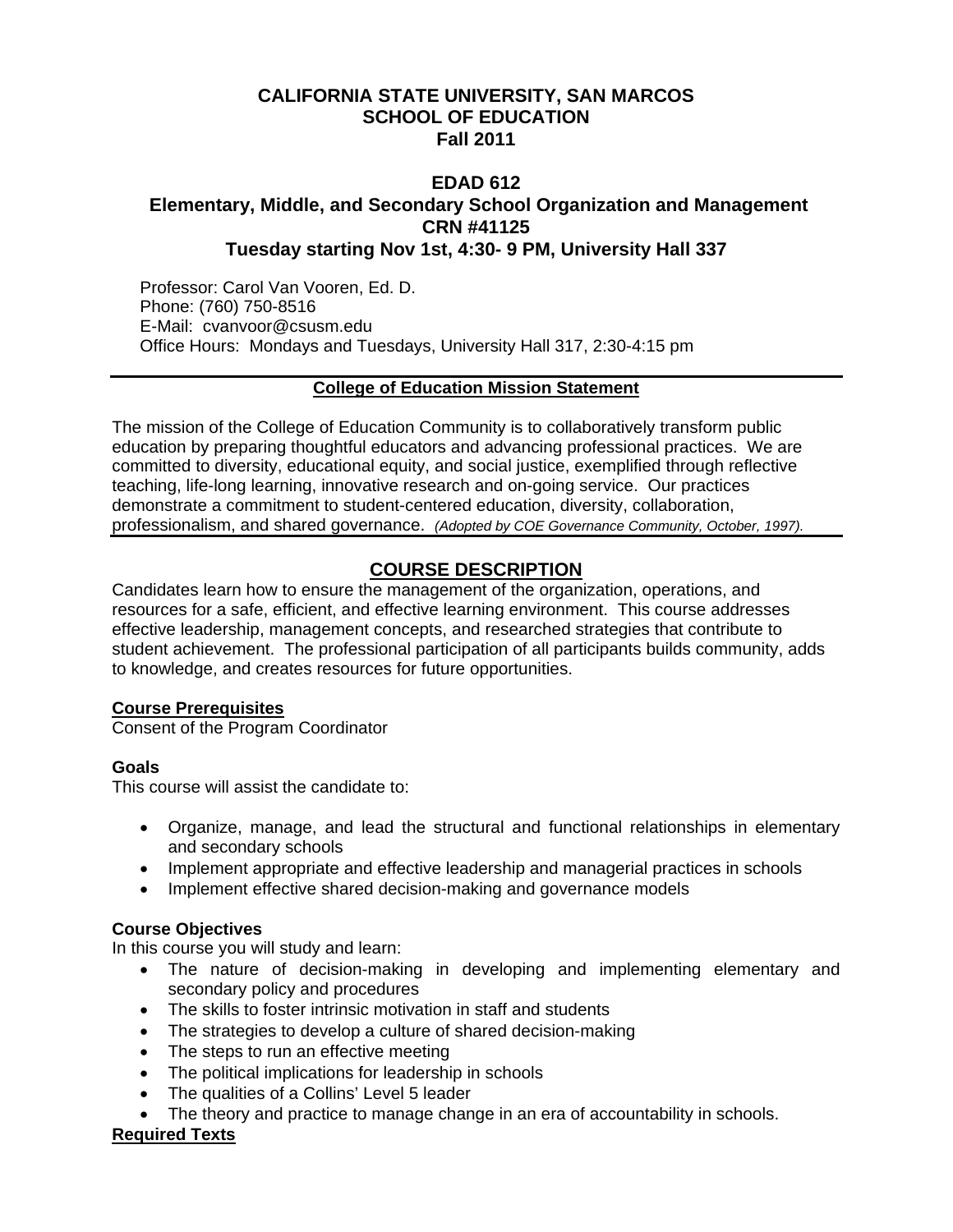1. Chance, P. (2009). *Introduction to educational leadership and organizational behavior: Theory into practice.* Larchmont, NY: Eye on Education.

2. Choose **one** of three books (you haven't read before) for a group study

a. Pink, D. (2009). Drive: The surprising truth about what motivates us*.* New York, NY: Riverhead Books.

b. Livermore, D. (2010) Leading with cultural intelligence: The new secret to success. New York, NY: AMACOM.

 c. Collins, Jim. (2001). Good to great. New York, NY: Harper Business.

#### **Authorization to Teach English Learners**

This credential program has been specifically designed to prepare teachers for the diversity of languages often encountered in California public school classrooms. The authorization to teach English learners is partially met through the infusion of content and experiences within the credential program, as well as additional coursework. Students who successfully complete this program receive partial fulfillment of a credential to teach English learners. *(Approved by CCTC in SB 2042 Program Standards, August 02)* 

## **STUDENT LEARNING OUTCOMES**

## **Leadership Standards (CPSELs**)

This course will provide opportunities for participants to develop their leadership knowledge, skills, and depositions for:

- Standard 1: Shared vision
- Standard 2: School culture
- Standard 3: Management of the organization
- Standard 4: Working with a diverse school community
- Standard 5: Personal ethics and leadership capacity

Standard 6: Influencing the larger political, social, economic legal, and cultural context

#### **School of Education Attendance Policy**

 instructor as soon as possible. *(Adopted by the COE Governance Community, December, 1997).* Due to the dynamic and interactive nature of courses in the School of Education, all students are expected to attend all classes and participate actively. At a minimum, students must attend more than 80% of class time, or s/he may not receive a passing grade for the course at the discretion of the instructor. Individual instructors may adopt more stringent attendance requirements. Should the student have extenuating circumstances, s/he should contact the

## **\Students with Disabilities Requiring Reasonable Accommodations**

Students with disabilities who require reasonable accommodations must be approved for services by providing appropriate and recent documentation to the Office of Disable Student Services (DSS). This office is located in Craven Hall 4300, and can be contacted by phone at (760) 750-4905, or TTY (760) 750-4909. Students authorized by DSS to receive reasonable accommodations should meet with their instructor during office hours or, in order to ensure confidentiality, in a more private setting.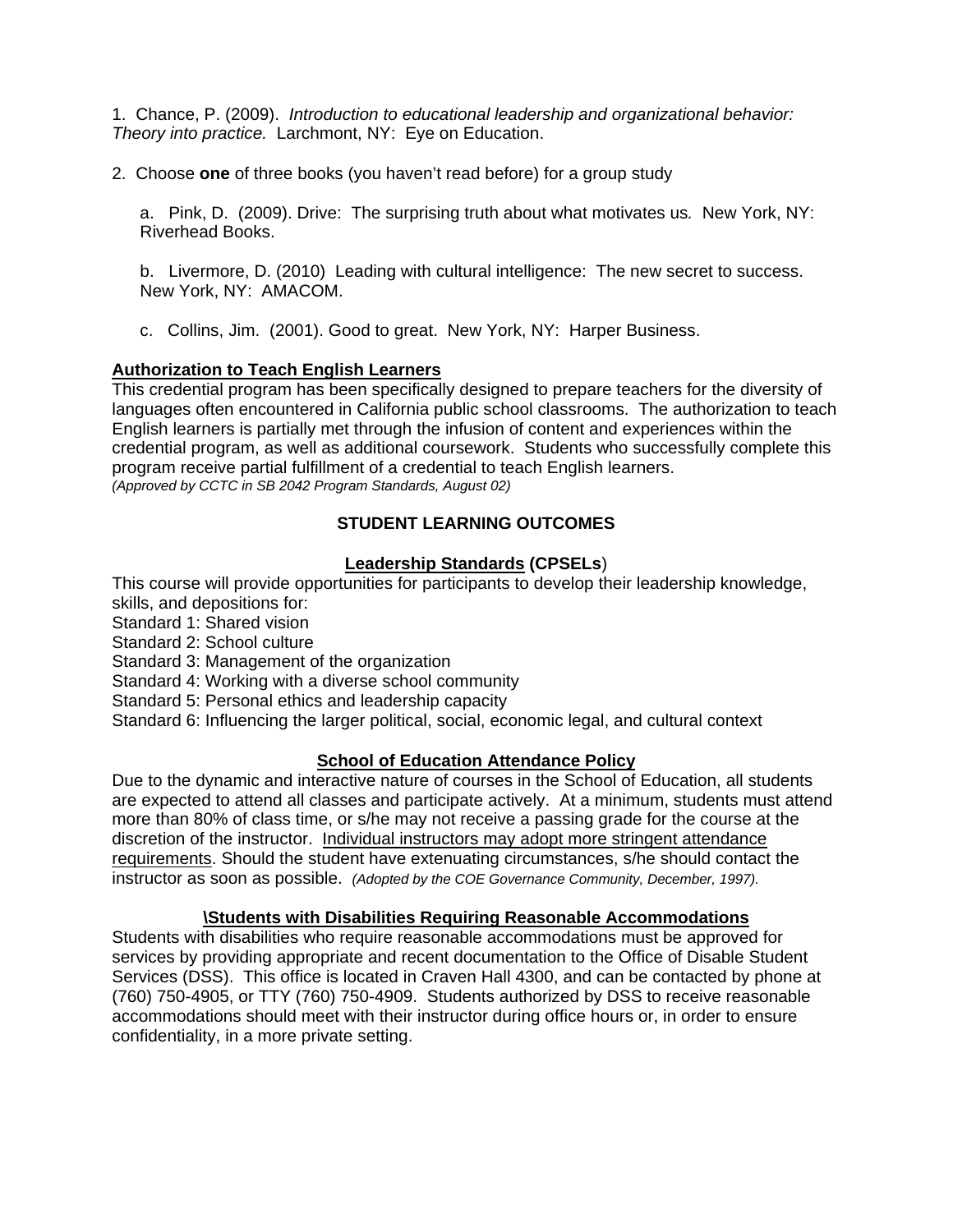## **Course Requirements**

#### **Guidelines for EDAD612 Assignments and Grading Standards The following factors will be considered in determining a final grade:**

| <b>Assignment</b> |                                                                                                                                                                                                                                                                                                                                                                                                                                                                                                                                                                                                                                                                                 | Due date                                 | Grade                   |
|-------------------|---------------------------------------------------------------------------------------------------------------------------------------------------------------------------------------------------------------------------------------------------------------------------------------------------------------------------------------------------------------------------------------------------------------------------------------------------------------------------------------------------------------------------------------------------------------------------------------------------------------------------------------------------------------------------------|------------------------------------------|-------------------------|
|                   |                                                                                                                                                                                                                                                                                                                                                                                                                                                                                                                                                                                                                                                                                 |                                          | percentage<br>$(100\%)$ |
| 1.                | <b>Participation and engagement:</b><br>Students are expected to engage in class discussion and online<br>assignments on knowledge of texts and assigned readings. This<br>includes the book study reporting out, the communication<br>assignment, and other class participation.                                                                                                                                                                                                                                                                                                                                                                                               | On-going                                 | 20%                     |
| 2.                | Annotated Bibliography: Write annotations (between 3 and 5) of<br>best practices in organizational leadership on how to lead an effective<br>meeting or committee. Each annotation should be between 50 and<br>100 words. Use APA format for citations and include an introductory<br>and a summary paragraph to your paper. Post on Moodle for class<br>collaboration.                                                                                                                                                                                                                                                                                                         | November 8                               | 15%                     |
|                   | 3. Write a Case Study of a School Committee that includes:<br>Part One: Collect data from an active committee at your school site<br>or district. Include information such as: the major goals, the role of<br>the leader, the existing culture, effective and non-effective<br>communication, how decisions are made, examples or a recent<br>conflict and if it was resolved, and a change initiative that is taking<br>place that affects group dynamics in the committee.<br>Part Two: Compare data about your committee researched in Part<br>One with "best practices" researched from your annotated<br>bibliography or other annotated bibliographies posted on Moodle. | <b>November</b><br>15<br><b>November</b> | 15%<br>15%              |
| 4.                | Develop an Action Plan in the Single Plan for Student Achievement<br>(SPSA) format to improve the organizational effectiveness of the<br>committee you wrote about in your case study.                                                                                                                                                                                                                                                                                                                                                                                                                                                                                          | 22<br>December 6                         | 15%                     |
|                   | 5. Professional Reading Circle:<br>As part of a professional learning community, you will present the key<br>findings from your case study and action plan.                                                                                                                                                                                                                                                                                                                                                                                                                                                                                                                     | December 6                               | 20%                     |

Note: All assignments must be submitted on or before due dates and times.

Students will be expected to complete all course requirements according to established deadlines and expectancies of graduate level students. Any assignment turned in late will receive a reduced grade.

## **University Writing Requirement**

In keeping with All-University Writing Requirement, this course will have a writing component of at least 2,500 words. This requirement will be met through the case study and action plan paper.

## **CSUSM Academic Honesty Policy**

Students will be expected to adhere to standards of academic honesty and integrity, as outlined in the Student Academic Honesty Policy. All written work and oral presentation assignments must be original work. All ideas/materials that are borrowed from other sources must have appropriate references to the original sources. Any quoted material should give credit to the source and be punctuated with quotation marks.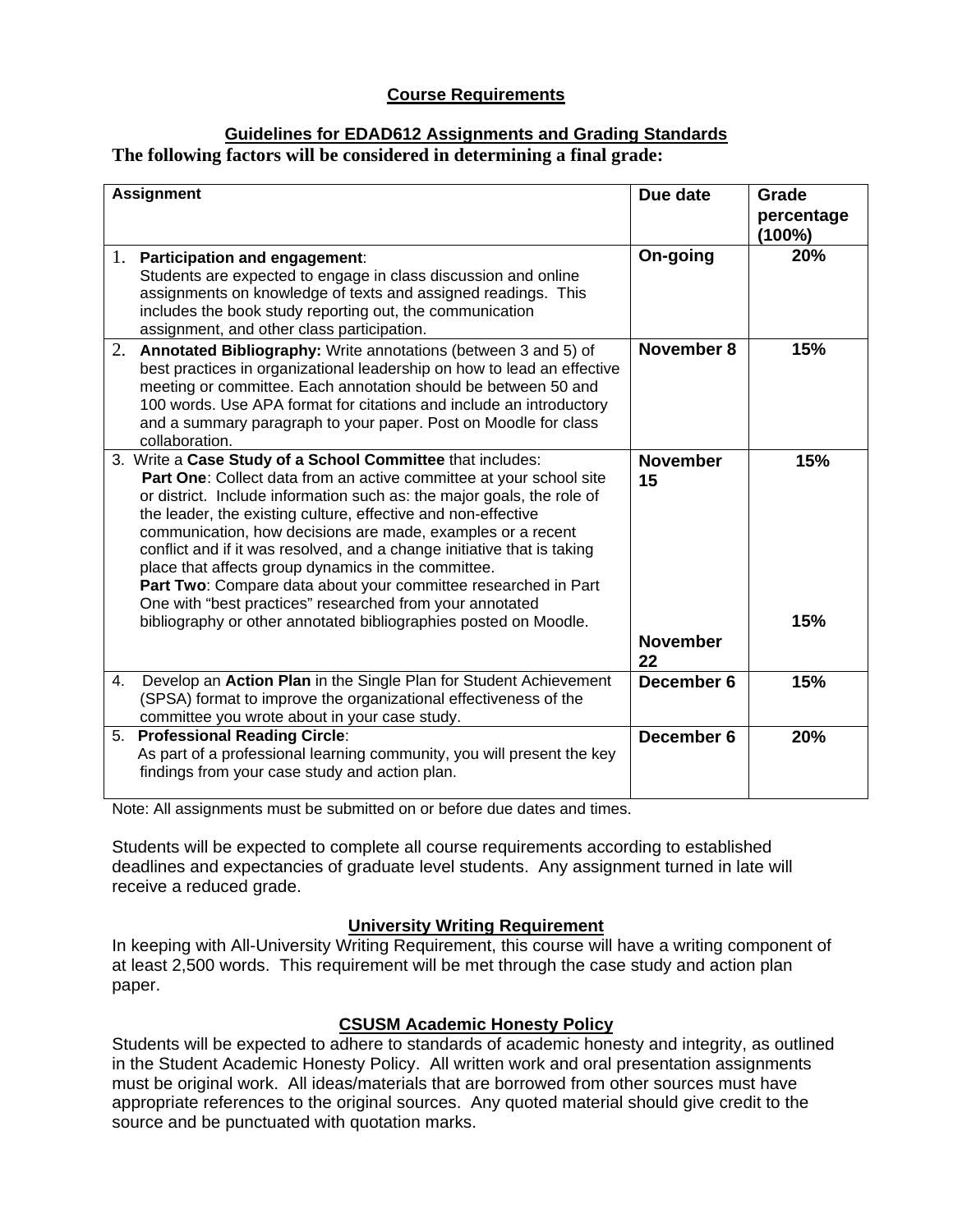Students are responsible for honest completion of their work including examinations. There will be no tolerance for infractions. If you believe there has been an infraction by someone in the class, please bring it to the instructor's attention. The instructor reserves the right to discipline any student for academic dishonesty in accordance with the general rules and regulations of the university. Disciplinary action may include the lowering of grades and/or the assignment of a failing grade for an exam, assignment, or the class as a whole.

Incidents of Academic Dishonesty will be reported to the Dean of Students. Sanctions at the University level may include suspension or expulsion from the University.

#### **Plagiarism**

As an educator, it is expected that each student will do his/her own work, and contribute equally to group projects and processes. Plagiarism or cheating is unacceptable under any circumstances. If you are in doubt about whether your work is paraphrased or plagiarized see the Plagiarism Prevention for Students website http://library.csusm.edu/plagiarism/index.html. If there are questions about academic honesty, please consult the University catalog.

#### **Use of Technology**

Students are expected to demonstrate competency in the use of various forms of technology (i.e. word processing, electronic mail, Moodle, use of the Internet, and/or multimedia presentations). Specific requirements for course assignments with regard to technology are at the discretion of the instructor. All assignments will be submitted and graded online.

#### **Electronic Communication Protocol**

Electronic correspondence is a part of your professional interactions. If you need to contact the instructor, e-mail is often the easiest way to do so. It is my intention to respond to all received e-mails in a timely manner. Please be reminded that e-mail and on-line discussions are a very specific form of communication, with their own nuances and etiquette. For instance, electronic messages sent in all upper case (or lower case) letters, major typos, or slang, often communicate more than the sender originally intended. With that said, please be mindful of all e-mail and on-line discussion messages you send to your colleagues, to faculty members in the School of Education, or to persons within the greater educational community. All electronic messages should be crafted with professionalism and care.